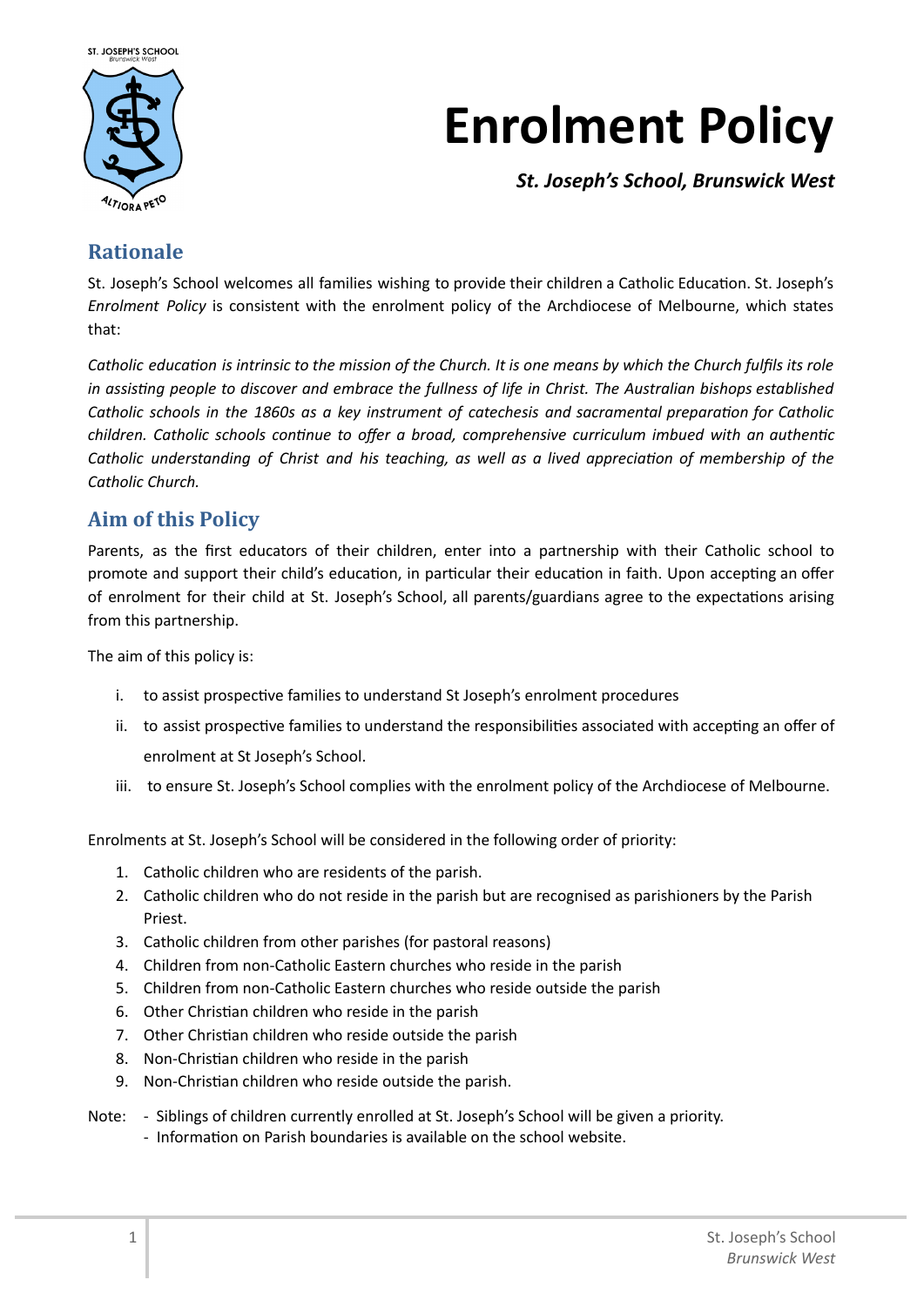When the number of children seeking enrolment exceeds the number of places available, names will be placed on a waiting list. However, recognising that Catholic schools have been established primarily for Catholic children, no baptised Catholic child residing in the parish will be excluded.

### **Exercise of pastoral discretion in enrolment decisions**

The St Joseph's parish priest and the principal of St Joseph's School may exercise pastoral discretion with respect to individual enrolment decisions.

## **Fees, Levies and Other Charges**

The setting of fee levels and other compulsory charges in Catholic primary schools is the responsibility of the school, taking into account the allocation of government funds. The school offers a number of methods for paying fees to reduce any financial burden and to assist financial planning. The fees must be paid for a child to enrol and to continue enrolment at the school. The school has discretion whether to allow a child to participate in optional or extracurricular school events, such as paid school excursions or extracurricular activities, while fees remain due and payable.

Fee concessions and exemptions will be granted to families who are genuinely unable to meet the fees. Exemptions will be reviewed at the commencement of each year. This is done by the School Principal and Parish Priest. Parents/guardians who are able, but are unwilling to meet their financial commitments will be made aware of their obligations, as a matter of justice to other families.

# **Conformity with Principles of the Catholic Faith**

As a provider of Catholic education, the school Principal will take into account the need for the school community to represent and conform with the doctrines, beliefs and principles of the Catholic faith when making decisions regarding matters of school administration, including enrolment. Pupils and families who are members of other faiths are warmly welcomed at our school. However, the school reserves its right to exercise its administrative discretion in appropriate circumstances, where it is necessary to do so to avoid injury to the religious sensitivities of the Catholic school community.

# **Acceptable Behaviour**

Every person at the school has a right to feel safe, to be happy and to learn, therefore we aim:

- to promote the values of honesty, fairness and respect for others;
- to acknowledge the worth of all members of the community and their right to work and learn in a positive environment:
- to maintain good order and harmony;
- $\bullet$  to affirm cooperation as well as responsible independence in learning; and
- to foster self-discipline and to develop responsibility for one's own behaviour.

The school administration, in consultation with the school community wherever appropriate, will prescribe standards of dress, appearance and behaviour for the student body. As a term of a child's enrolment, parents and guardians are expected to comply with the school's behaviour aims, and to support the school in upholding prescribed standards of dress, appearance and behaviour.

Unacceptable behaviour by a child, or repeated behaviour by a parent or guardian that, in the school's view, is unacceptable and damaging to the relationship between parent/guardian and school, may result in suspension or termination of the child's enrolment.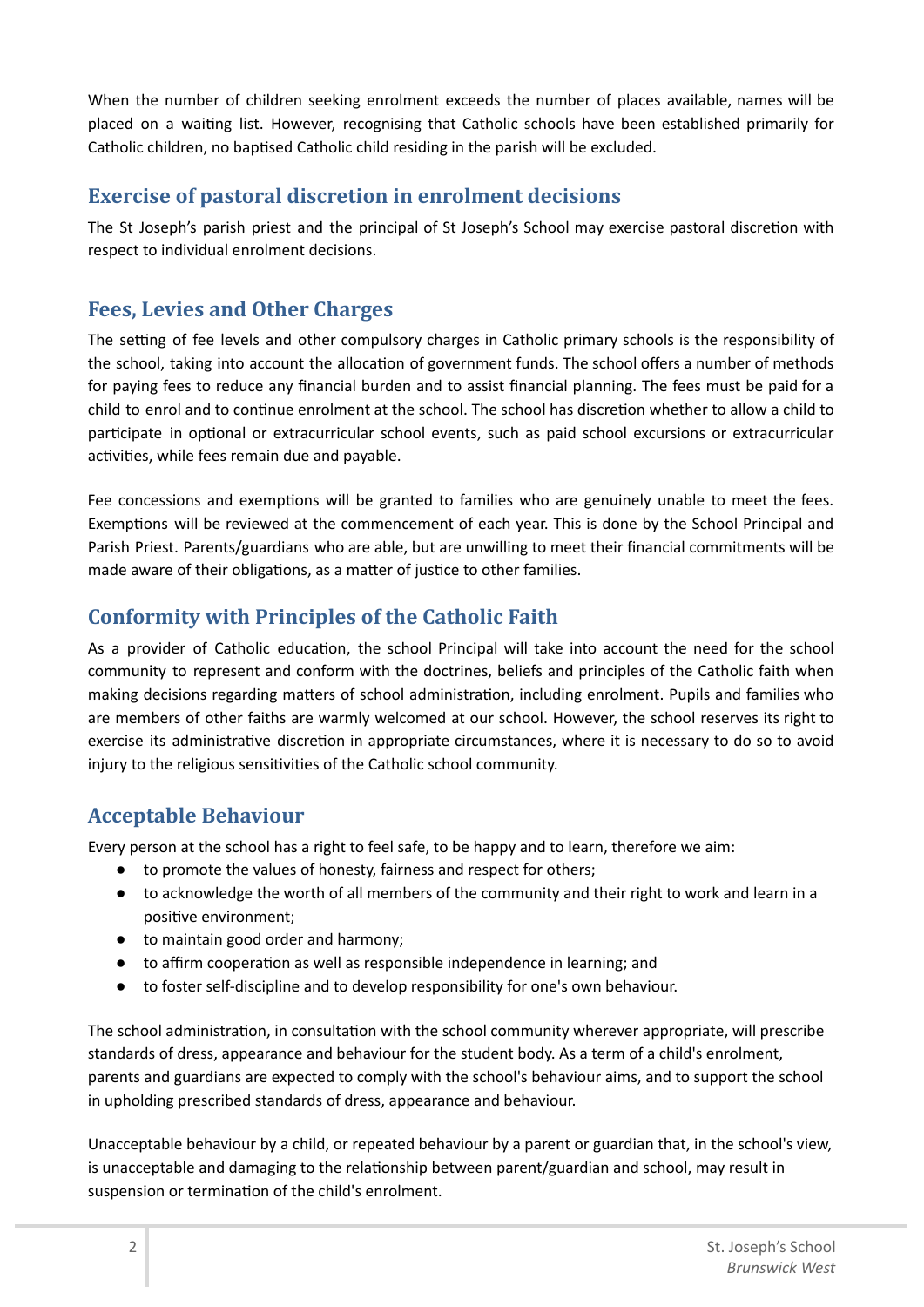# **Verification of Enrolment Application**

At the discretion of the Parish Priest and Principal, verification of information provided on the Enrolment Application may be referred to an outside agency.

# **Provision of Accurate Information**

It is vitally important that the school is made aware of each child's individual circumstances insofar as these may impact upon his or her physical, functional, emotional or educational needs, particularly where the school is required to provide additional support to the child.

Parents and guardians must provide accurate and up to date information when completing an enrolment form and must supply the school, prior to enrolment, any additional information as may be requested, including copies of documents such as medical/specialist reports (where relevant to the child's schooling), reports from previous schools, court orders or parenting agreements. Provision of requested documentation is regarded as a condition of enrolment, and enrolment may be refused where a parent/guardian has unreasonably refused to provide requested information or knowingly withheld relevant information from the school.

Where, during the course of a child's enrolment, new information becomes available that is material to the child's educational and/or safety/wellbeing needs, it is a term of the child's continuing enrolment that such information is provided to the school promptly.

The provision of an inaccurate residential address or failure to provide an updated residential address for the child will also be treated as a breach of the terms of enrolment.

Once an enrolment has been accepted, all pertinent information is recorded on the enrolment register which is updated regularly by administration staff.

# **Enrolment for Children with Additional Needs**

The school welcomes parents/guardians who wish to enrol a child with additional needs and will do everything possible to accommodate the child's needs, provided that an understanding has been reached between the school and parents/guardians prior to enrolment regarding:

- the nature of any diagnosed or suspected medical condition/disability, or any other circumstances that are relevant to the child's additional learning needs (for example, giftedness or an experience of trauma);
- the nature of any additional assistance that is recommended/appropriate to be provided to the child (for example, medical or specialist equipment, specialist referrals, specific welfare support, modifications to the classroom environment or curriculum, aide assistance, individualised educational programs, behaviour support plans or other educational interventions as may be relevant);
- the individual physical, functional, emotional or educational goals that are appropriate to the child, and how the parents/guardians and the school will work in partnership to achieve these goals; and
- any limitations on the school's ability to provide the additional assistance requested.

The process for enrolling students with additional needs is otherwise the same as for enrolling any student.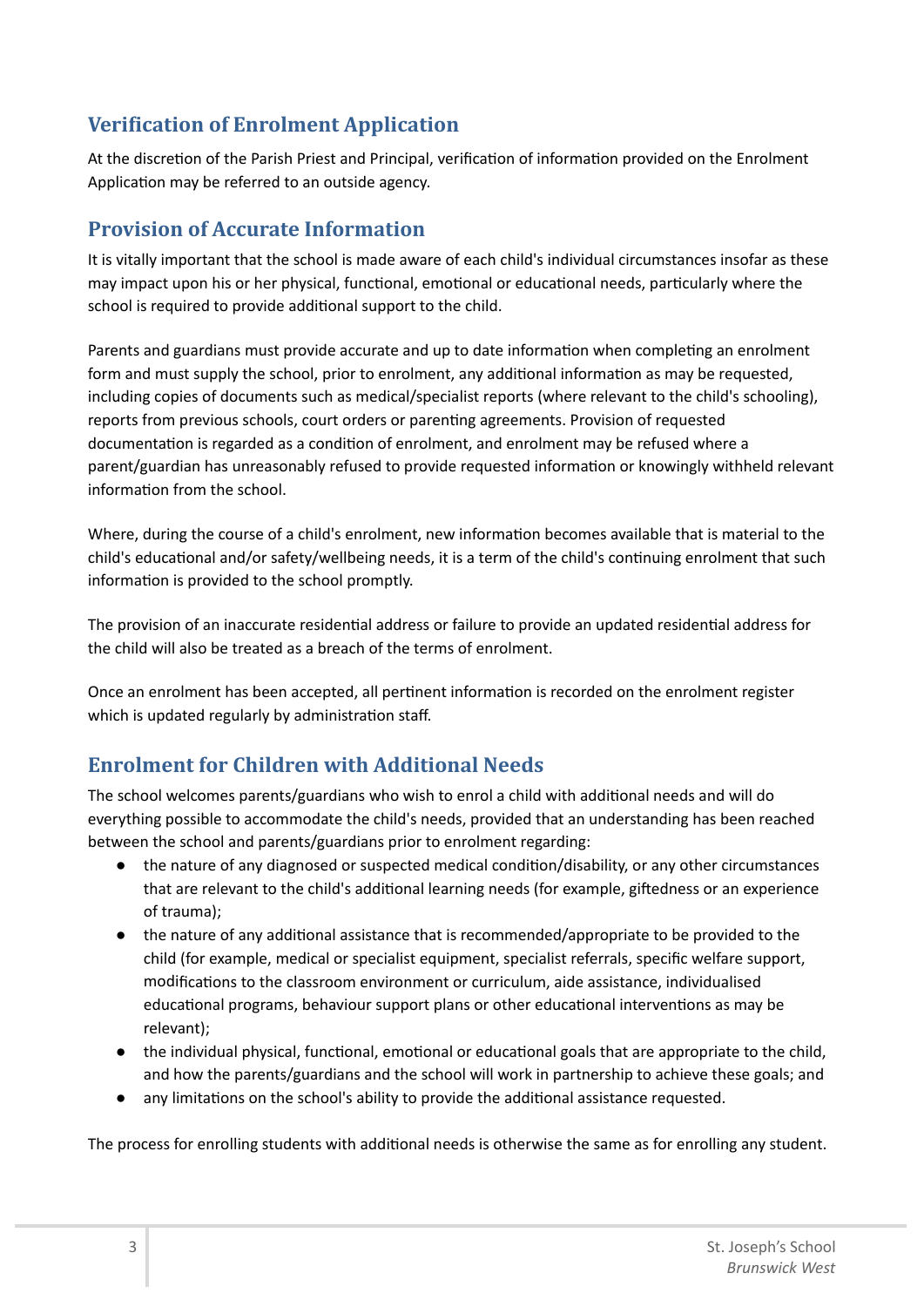As every child's educational needs can change over time, it will often be necessary for the school to review any additional assistance that is being provided to the child, in consultation with parents/guardians and the child's treating medical/allied health professionals, in order to assess:

- whether the additional assistance remains necessary and/or appropriate to the child's needs
- whether the additional assistance is having the anticipated positive effect on the child's individual physical, functional, emotional or educational goals
- whether it remains within the school's ability to continue to provide the additional assistance, given any limitations that may exist.

#### **Assessment and Updates**

Various opportunities are provided during the year to let you know your child's progress. You will receive two written reports each year, and arrangements will be made for at least one interview where you can discuss your child's progress with the teacher. In addition, you can always contact the school to arrange a meeting with the teacher if you have concerns or wish to have an update on progress.

## **Privacy**

The School is bound by the Australian Privacy Principles (APPs) contained in the Commonwealth Privacy Act 1988. In relation to health records, the School is also bound by the Health Records Act 2001 (Vic.) and the Health Privacy Principles in that Act. For more information on Privacy, please see the *Privacy Policy* on the school website.

## **Enrolment Procedure**

It is to be noted that the submission of an application does not guarantee an interview/offer of a place.

#### **Foundation (Prep)**

For a child to be eligible for enrolment consideration in Foundation, they must turn 5 years of age by April 30 of the year of entry to school. Foundation enrolment applications are accepted from the beginning of the school year prior to when a child is eligible to commence. An Open Day is held around *Catholic EducaƟon Week* (mid March), providing an opportunity for prospective families to learn more about St. Joseph's School. Applications for enrolment are due back to St. Joseph's by the end of Term 1. *Application for Enrolment* packs can be collected at the Open Day, or from the school office at other times.

Shortly after applications have closed, the Principal will notify all applicant families as to whether their application will be further considered or declined. Interviews with the Principal and their nominee will then be offered to those being further considered. These generally take place from late April to early June. The child and parents/guardians are all required to attend the interview.

At the conclusion of the interview period, a letter will be mailed to all interviewees, indicating the success or rejection of their application. Acceptances of an offer of a place are required to be returned by the end of second term.

#### **Year 1 to 6**

An *ApplicaƟon for Enrolment* for children in Year 1 to 6 can be submiƩed all year round, however it should be noted that applications will be considered subject to existing class numbers, and a position may not be available at the time of application. In such cases, applicant families are welcome to request to be placed on a waiting list.